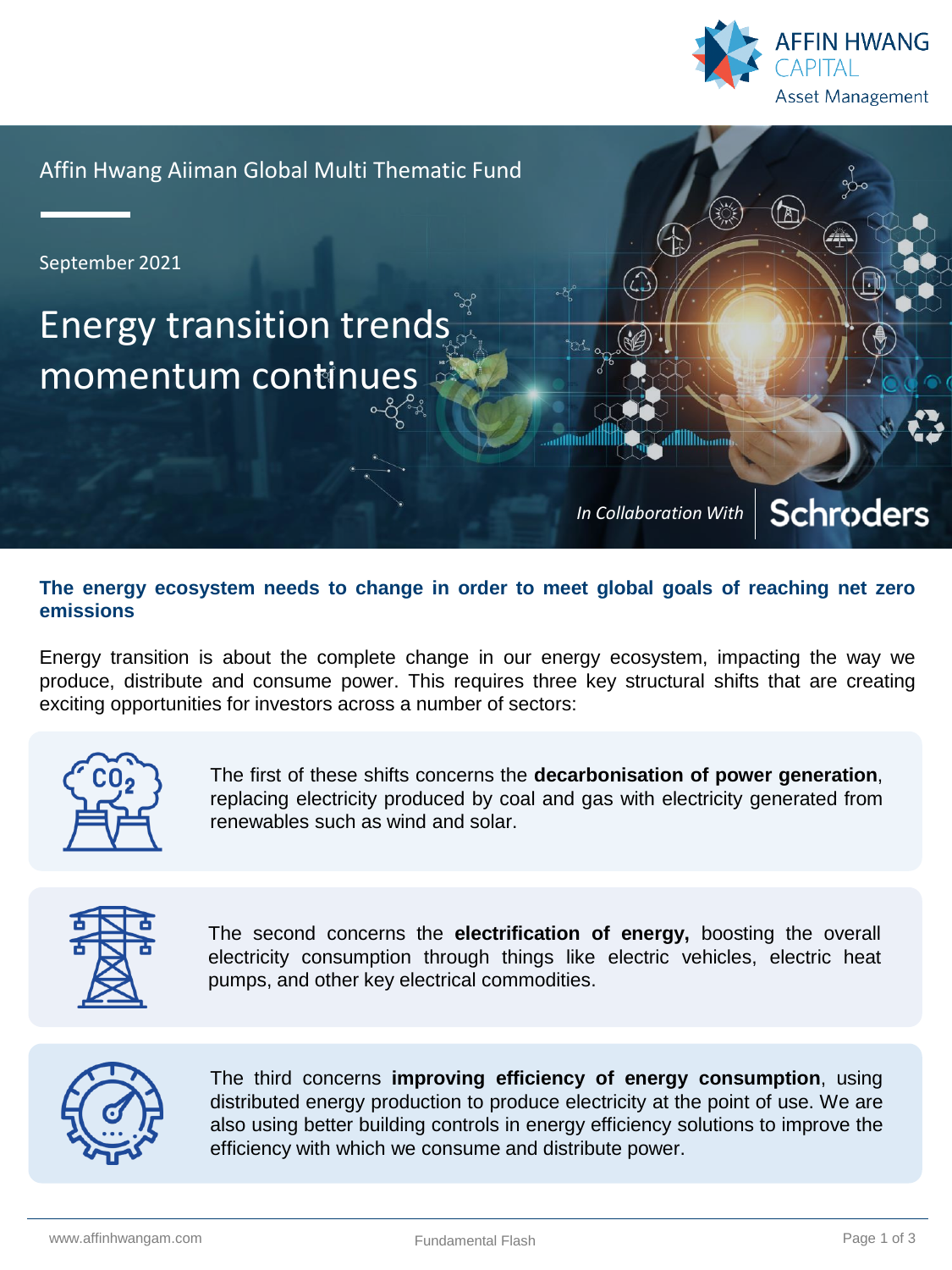

All three of these structural shifts are required to reach our net zero goals within our energy system, and we have continued to see increased momentum of these shifts over the past six months. Costs continue to fall, not only in renewables, but also in items like batteries and hydrogen. Consumer demand for electric vehicles, heat pumps, residential solar and other applications continue to grow and policy support around the world is becoming a lot more aligned. For example, the US President, Joe Biden recently announced details of his US\$2 trillion infrastructure plan to modernise and cut emissions from the power sector, with the eventual goal of producing 100% carbon-free electricity by 2035.

We are also starting to see some of the conventional oil majors accelerating their business shifts, driven primarily by climate change activists and active asset managers, like Schroders. We continue to believe that these existing energy companies accelerating the shift in their business models is ultimately very healthy for the broader energy transition ecosystem and those companies themselves.

### **Global energy transition investment strategy and outlook**

Concerns around inflation were at the front of investor's minds over the last few months. With respect to energy transition sectors, inflation threats come in two distinct forms.



The first concerns **near term supply chain bottlenecks and the impact the rising input and logistics costs could have on company earnings**, both this year and beyond. We have already seen a significant increase in the cost of key raw materials, such as copper, steel and aluminium, as well as an even larger rise in the price that companies need to pay to ship goods around the world.



The second inflation threat concerns the potential for longer term, **more pervasive inflation**, and the **potential impact that this could have on interest rates** and subsequently, financing costs and growth company valuations across the energy transition landscape.

While we are concerned about these short-term inflation threats, our longer-term view about the energy transition opportunity continues to go from strength to strength, as the fundamental drivers behind the space grow ever stronger. Valuations have also pulled back from their lofty highs at the start of this year, presenting a number of attractive opportunities for investors.

The Schroders energy transition investment team remain focused on identifying companies across the different parts of the energy transition supply chain that should be better at withstanding any near-term inflation threats.